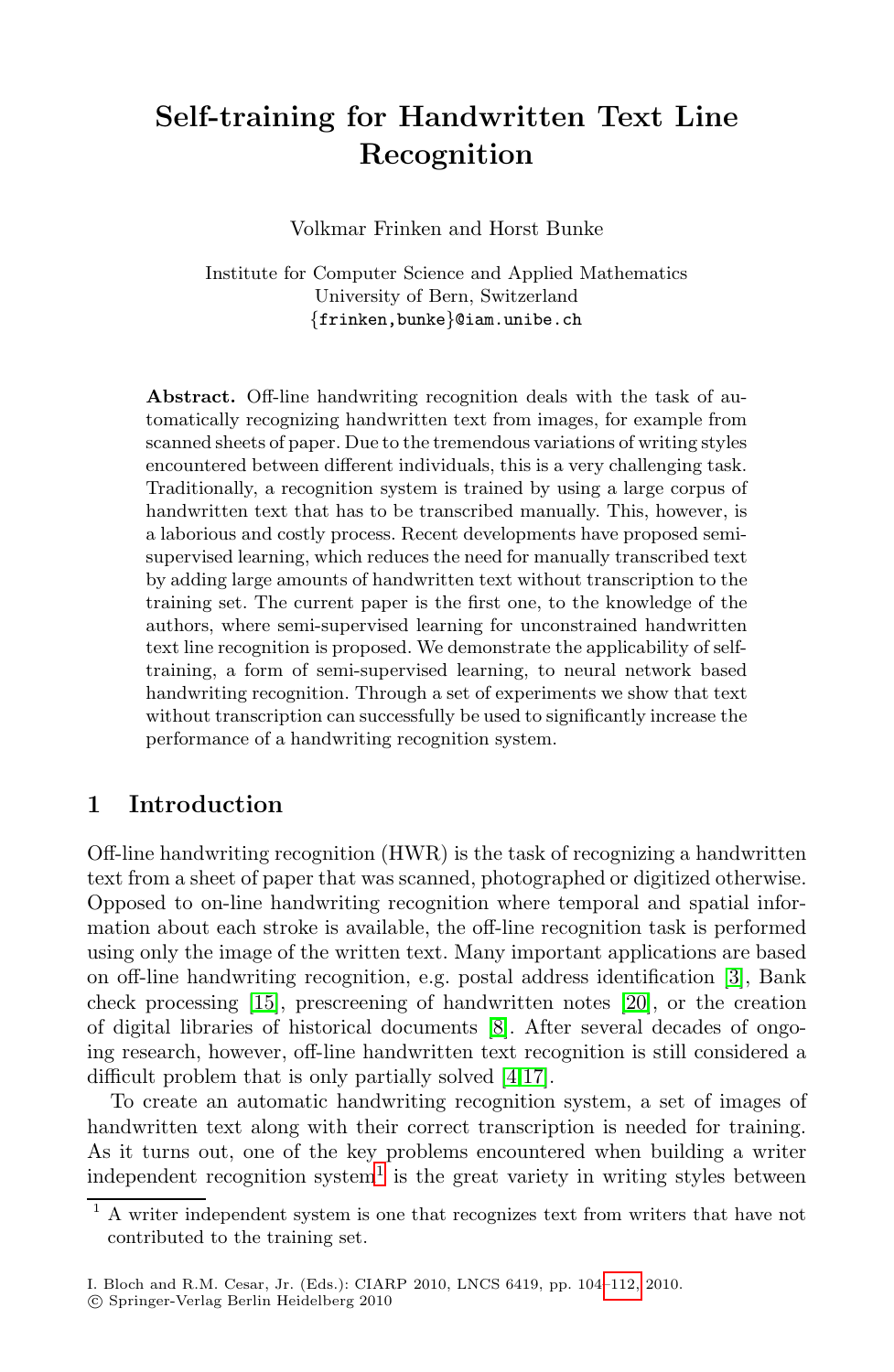different persons. He[nce](#page-7-1), the amount of training data needed is extremely large. Unfortunately, the transcription of the handwritten text has to be done manually which makes the acquisit[ion](#page-8-4) [of](#page-8-5) training data costly and time consuming. On the other hand, collecting handwritten samples itself can be done very efficiently. Consequently, unlabeled data can be made easily available in large amounts. Hence the question arises whether such unlabeled data can be helpful for handwriting recognition systems. It has been shown that in various classification scenarios unla[bele](#page-8-6)[d e](#page-8-7)xamples can indeed significantly improve the recognition accuracy using semi-supervised learning [5]. Most of the existing works, however, deal with the standard classification scenario where a single point in a feature space has to be mapped into the label space [16,21]. In the current paper, a more general problem is considered in the sense that a (possibly long) sequence of feature vectors has to be mapped [t](#page-8-8)[o](#page-8-9) a (usually much shorter) sequence of labels, or characters. Some research has been done on sequential semi-supervised learning, mostly with Hidden Markov Models, but only moderate success has been achieved following this approach [11,12]. Only few publications exist that deal specifically with semi-supervised learning for handwritten word recognition. In [1,2] the authors adapt a recognition system to a single person by using unlabeled data. This system is highly specialized after the adaptation and not suitable for general handwriting recognition, though. The task of unconstrained writer independent single word recognition was addressed in [6,7]. In this paper, we extend this approach by not restricting the focus on single, manually segmented words, but considering entire text lines.

The semi-supervised learning approach addressed in this paper is self-training. Under this paradigm, one starts with an initial recognizer trained on the available labeled data. This recognizer then classifies all unlabeled data and sorts them according to their recognition confidence. The most confidently recognized samples are assumed to be correct and added to the training set. Using the augmented training set, a new recognizer is created. This procedure of enlarging the training set can be continued for several iterations. A crucial point in this process, however, is to decide which eleme[nts](#page-2-0) should be added and which not. If, on the one hand, the data is selected too strictly, not enough samples might be added to change the training set substantially. On the other hand, if large amounts of incorrectly labeled da[ta](#page-5-0) are added, the recognition accuracy of the created systems might decrease. For the task of text line recognition, we investigate the use of different confidence thresholds and their effect on self-learning. To the knowledge of the authors, this paper is the first to deal with semi-supervised learning for text-line recognition.

The rest of the paper is structured as follows. In Section 2, details of the task of handwritten word recognition are presented together with the recognizer used in this work. Semi-supervised learning and self-training are discussed in Section 3. The experiments are presented in Section 4 and the paper concludes with Section 5.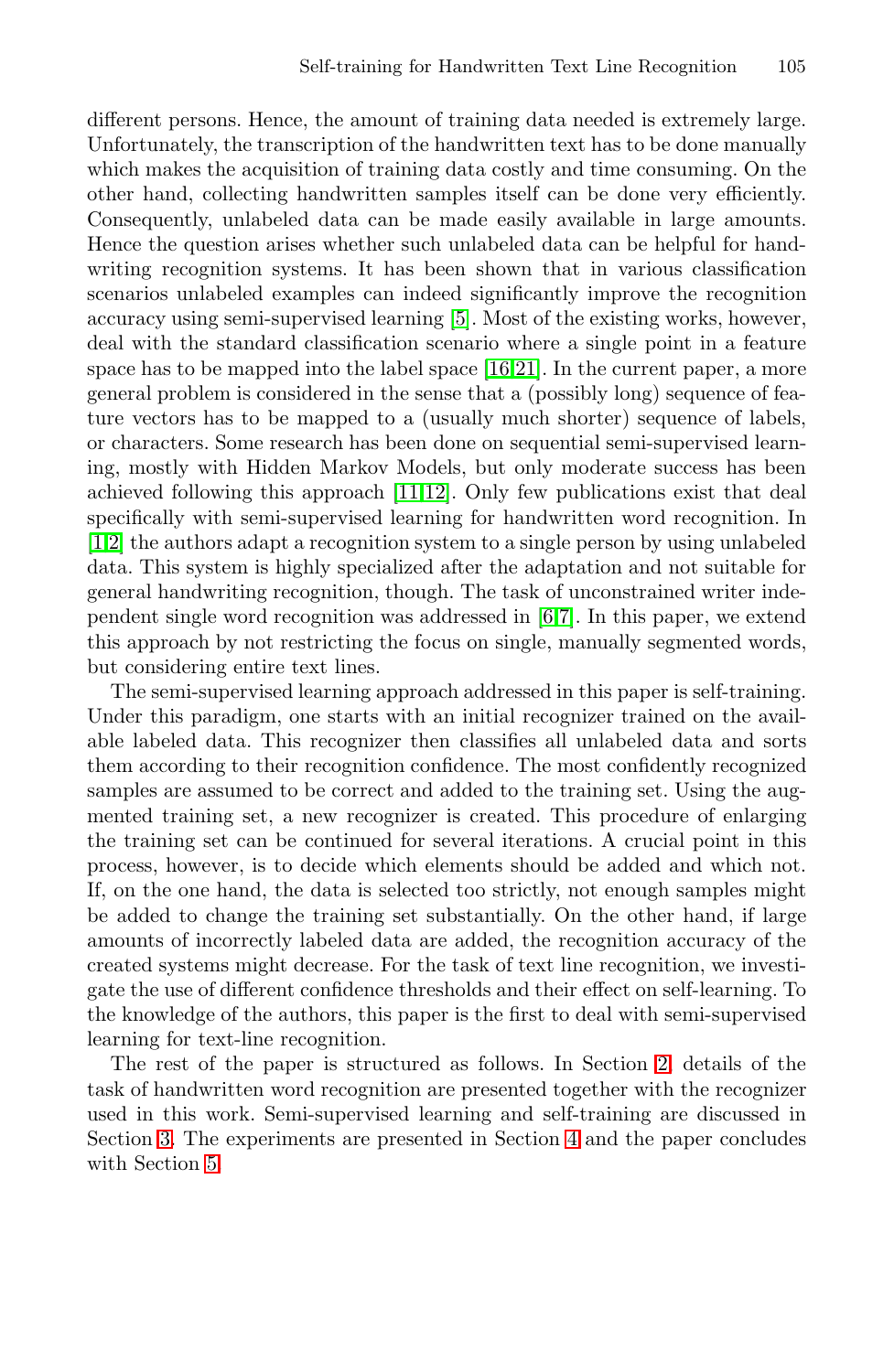<span id="page-2-0"></span>should not change to fahrenheit? should not change to fahrenheit?

**Fig. 1.** A visualization of the effects of the preprocessing steps

## **2 Handwritten Text Line Recognition**

#### **2.1 Preprocessing**

The database used in this paper consists of 1,539 pages of handwritten English text, written by  $657$  writers<sup>2</sup> [14]. All pages of the database are already segmented into individual text lines. The segmented text lines are normalized prior to recognition in order to cope with different writing styles. First, the skew angle is determined by a regression analysis based on the bottom-most black pixel of each pixel column. Then, the skew of the text line is removed by rotation. Afterwards the slant is corrected in order to normalize the directions of long vertical strokes found in characters like 't' or 'l'. After estimating the slant angle based on a histogram analysis, a shear transformation is applied to the image. Next, a vertical scaling is applied to obtain three writing zones of the same height, i.e., lower, middle, and upper zone, separated by the lower and upper baseline. To determine the lower baseline, the regression result from skew correction is used, and the upper baseline is found by vertical histogram analysis. Finally the width of the text is normalized. For this purpose, the average distance of black/white transitions along a horizontal straight line through the [mid](#page-8-10)dle zone is determined and adjusted by horizontal scaling. The result of the preprocessing steps can be seen in Fig. 1. For more details on the text line normalization operations, we refer to [13].

## **2.2 The HWR System**

The recognizer used in this paper is a recently developed recurrent neural network, termed *bidirectional long short-term memory* (BLSTM) neural network [10]. A hidden layer is made up of so called *long short-term memory* blocks instead of simple nodes. These memory blocks are specifically designed to address the *vanishing gradient problem* which describes the exponential increase or decay of values [as they cycle through recurrent network layers. This](http://www.iam.unibe.ch/fki/databases/iam-handwriting-database) is done by nodes that control the information flow in and out of each memory block.

The network is made up of two separate input layers, two separate recurrent hidden layers, and one output layer. Each input layer is connected to one hidden layer. The hidden layers are both connected to the output layer. The network is *bidirectional*, i.e. a sequence is fed into the network in both the forward and the backward mode. The input layers consist of one node for each feature. One

 $^{2}$  http://www.iam.unibe.ch/fki/databases/iam-handwriting-database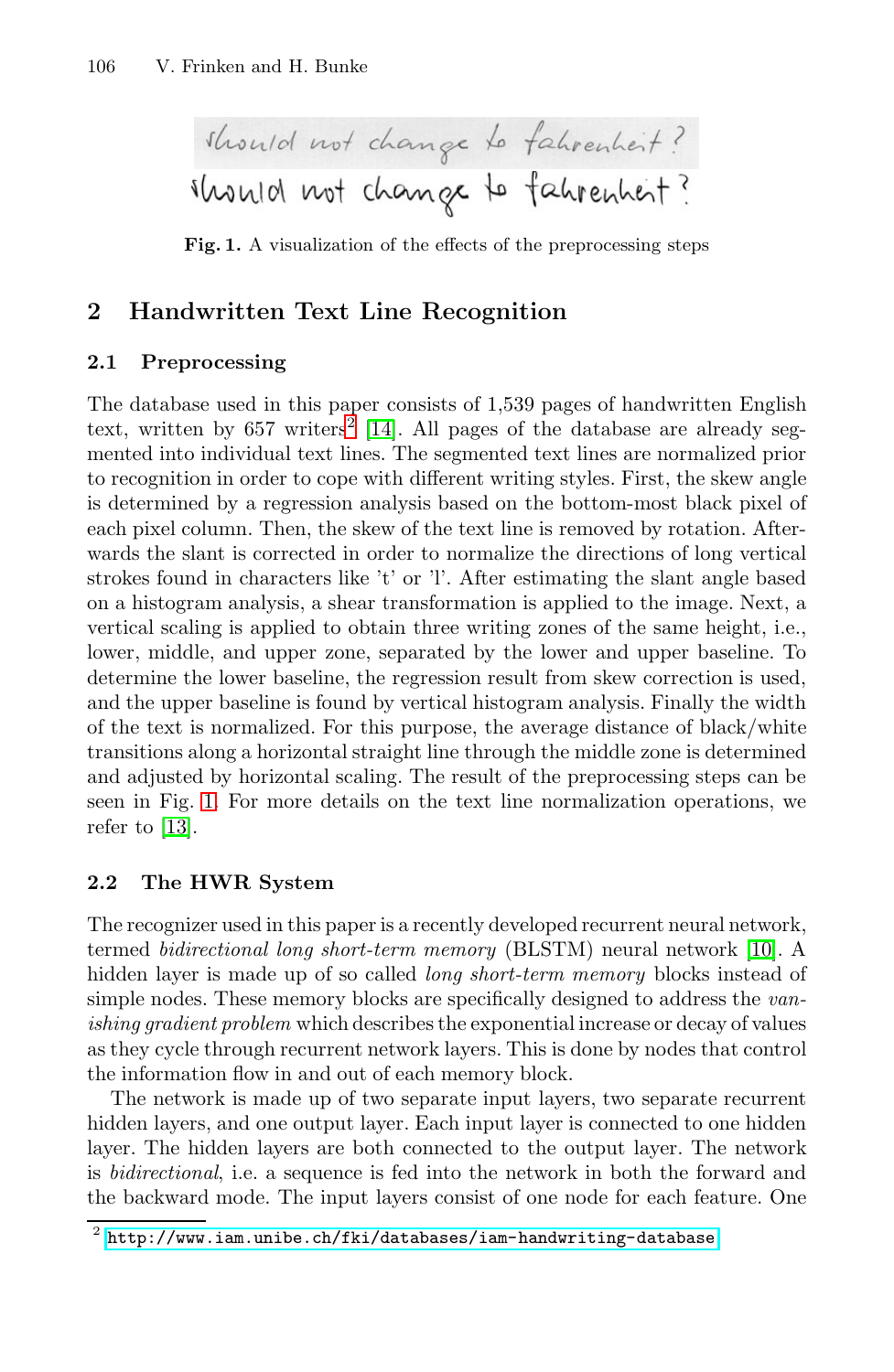input and one hidden layer deal with the forward sequence, the other input and hidden layer with the backward sequence. At each position  $p$  of the input sequence of length  $l$ , the output layer sums up the values coming from the hidden layer that has processed positions 1 to p and the hidden layer that has processed the positions  $l$  down to  $p$ . The output layer contains one node for each possible character in the sequence plus a special  $\varepsilon$  node, to indicate "no character". At each position, the output activations of the nodes are normalized so that they sum up to 1, and are treated as probabilities that the node's corresponding character can occur at this position.

The output of the network is therefore a matrix of probabilities for each letter and each position. A likelihood [is](#page-8-11) [ass](#page-8-10)igned to each path through the matrix by multiplying all probability values along the path. The letters visited along the optimal path, i.e. the one with maximum likelihood, give the recognized letter sequence. Note, however, that the optimal path may not correspond to any existing word. Given a dictionary of all recognizable words, the Connectionist Temporal Classification (CTC) token passing algorithm returns a sequence of words from the dictionary whose likelihood is (locally) optimal. This sequence is the final output of the recognizer. For more details about BLSTM networks and the CTC token passing algorithm, we refer to [9,10].

## **3 Self-training**

### **3.1 Overview**

The way semi-supervised learning is applied in this paper is self-training. It is a methodology widely applicable due to its general and abstract formulation. It states that all available labeled data should be utilized to train an initial recognizer in a classic supervised manner. This recognizer is then used to classify the unlabeled data. Each classification result is stored along with its recognition confidence. The most confidently recognized elements are considered as correctly recognized and hence added to the already existing training set which is then used to create a new recognizer. These steps are repeated until some criterion is met, e.g. the convergence of the recognition accuracy.

Applying this scheme, a decision has to be made at each iteration which elements are to be added to the training set and which not. This can be done by comparing the recognition confidence to some threshold. Using a very strict threshold ensures that as few as possible falsely recognized elements are added to the new training set, but also that not many elements are added at all. This may lead to a training set that is not substantially different from the original training set and produces recognizers that are not much different from the initially created one. When the threshold is too loose, more data is added to the training set at the cost of misclassified data. Therefore a trade-off has to be found between data quality and quantity.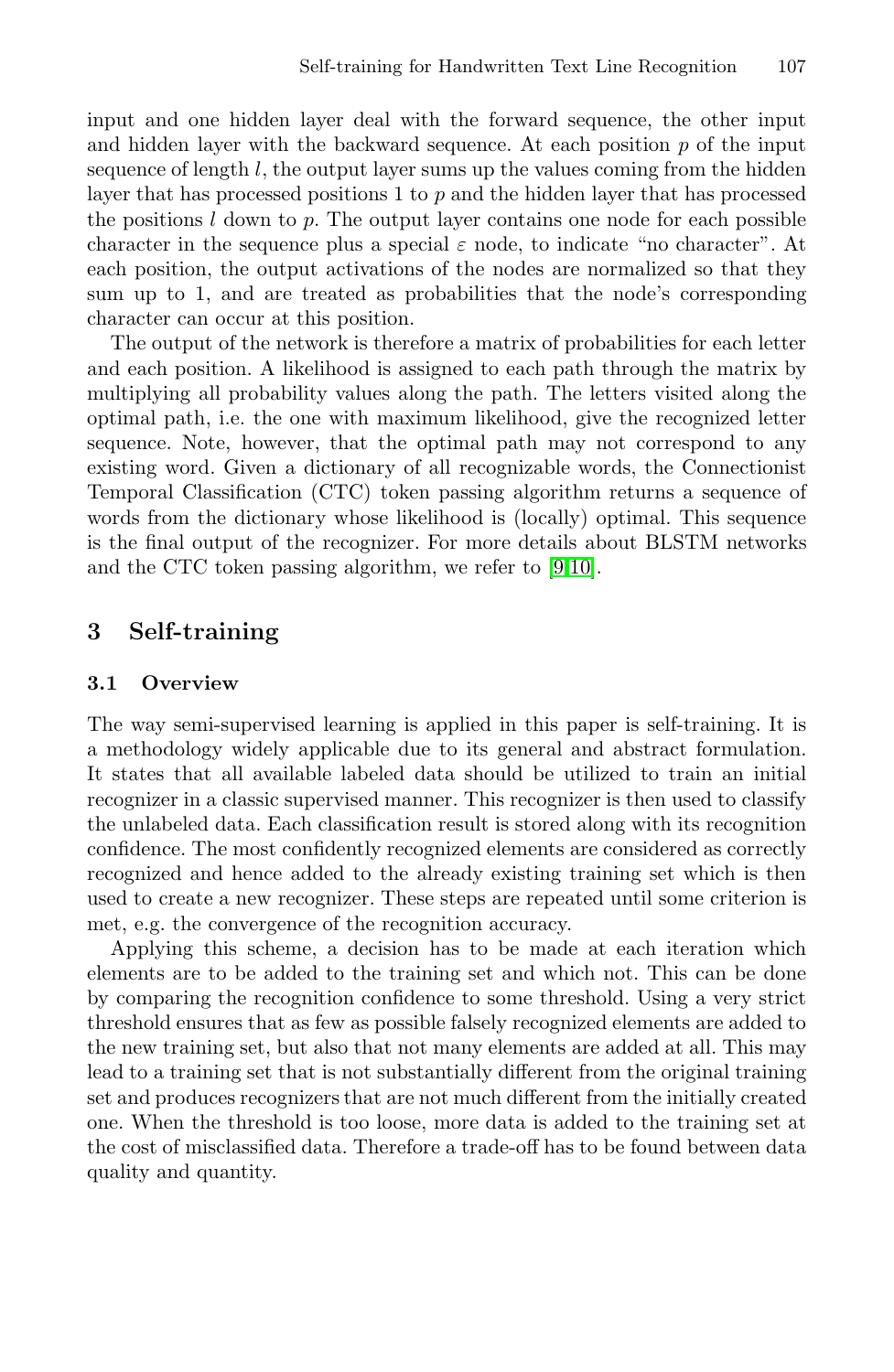| uominating      | auj  |                 | more Labour     |                 | life Parr       |
|-----------------|------|-----------------|-----------------|-----------------|-----------------|
| dominating      | any  | more            | Labour          | the             | Few             |
| nominative      | a    | none            | Labour          | the             | Peru            |
| nominal         | in c | more            | Labour          | the             | Dr              |
| dominating      | any  | more            | Labour          | with            | Peru            |
| mining          | any  | one             | labour          | the             | Ten             |
| dominating      | any  | more            | labour          | like            | e               |
| dominating      | any  | more            | labour          | the             | Dr              |
| nomination      | any  | one             | Labour          | the             | Kerr            |
| morning         | any  | more            | Labour          | He              | or              |
| noting          | any  | more            | Labour          | the             | Few             |
|                 |      |                 |                 |                 |                 |
| dominating      | any  | more            | Labour          | the             | Few             |
| $\overline{10}$ | 10   | $\overline{10}$ | $\overline{10}$ | $\overline{10}$ | $\overline{10}$ |

<span id="page-4-0"></span>**Fig. 2.** A text line, the aligned outputs of 10 neural networks, and the resulting recognition confidences. Note that the recognition of the best network is used as the final transcription (given in the first line of the table).

## **3.2 Recognition Confidence**

In order for the entire process to work, a reliable measure of the recognition confidence is crucial since it specifies what elements are used to train a new recognizer. A simple approach in the case of text recognition using BLSTM neural networks would be to use the likelihood of the path though the letter probability matrix. However, preliminary experiments have shown, this method does not serve well as an overall realiability measure of the output.

Therefore we exploit the fact that the BLSTM neural network is initialized with random weights and create an ensemble of several neural networks by random initialization. Clearly, each network of this ensemble produces a different recognition result for a given input text in general. Therefore, we count how often a word occurs in the set of produced transcriptions, and use this count as a confidence measure. Of course, the individual neural networks may output word sequences of different lengths. Cons[equ](#page-4-0)ently, the word sequences of all outputs have to be aligned with each other. Since finding an optimal alignment is NP-complete [19] we use an approximation algorithm that works well for the considered application.

To create the alignment, the networks are ranked according to their performance on the validation set first. Then, the best network's output is fixed and the other word sequences are sequentially aligned to it. By this procedure, an adequate recognition with a reliable confidence measure for each word is efficiently generated. An example of the procedure can be seen in Fig. 2.

In Fig. 3, a sample plot can be seen that shows the number of words being correctly as well as incorrectly recognized as a function of the recognition confidence. This function can be evaluated on the validation set and used to define the threshold that is applied when deciding what elements are used for retraining. For an optimal increase in the recognizer's accuracy, the threshold should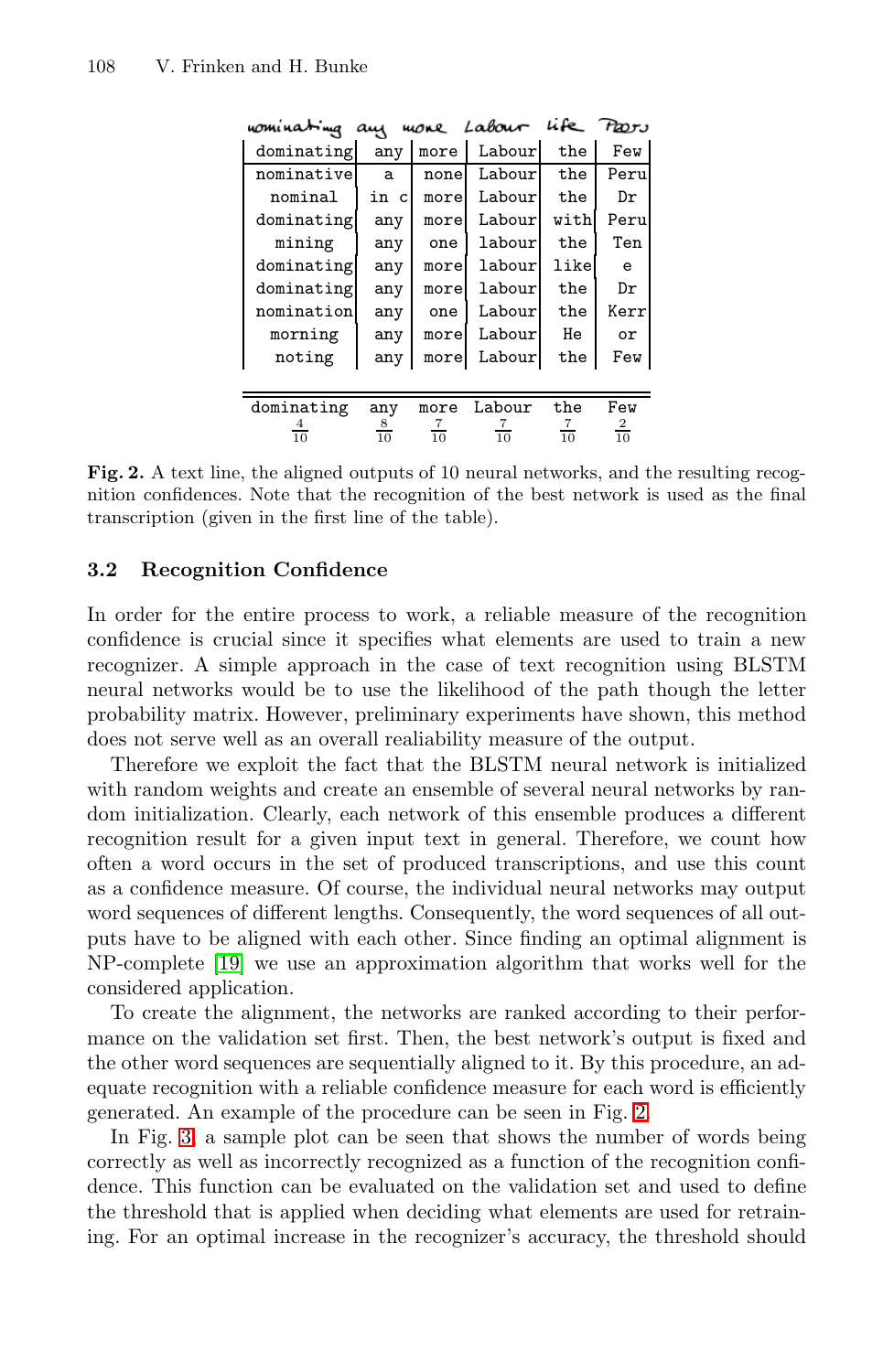

<span id="page-5-1"></span>**Fig. 3.** The number of correctly and incorrectly recognized words as a function of the logarithm of the recognition confidence. Since the recognized confidence is calculated from the numbers of networks agreeing with the transcription, the confidence takes on only a few distinct values.

maximize the number of correct elements that are added, while at the same time minimizing the number of wrong elements. Obviously, this is not an easy task. In this paper, we investigate three different threshold selection methods.

### **3.3 Confidence Thresholds**

<span id="page-5-0"></span>The first threshold is called *High Threshold* and is set to 0 (See Fig. 3). It means that a word is added to the retraining set only if all networks agree on the output. A second, more refined threshold is the *Medium Threshold*. It is set so that all elements added are more likely to be correct than wrong. This threshold is found by choosing the lowest value returning more correctly that incorrectly recognized samples in the validation set. (In Fig. 3, a possible value is *Medium Thres[hold](#page-8-12)* = −1). The last threshold invest[igate](#page-5-1)d is the *Low Threshold*. It is set to  $-\infty$  so that all words, regardless of their recognition confidence, are added to the training set.

## **4 Experimental Evaluation**

To [a](#page-7-2)[na](#page-7-3)lyze the effects of self-training on the recognition accuracy, we performed experiments on the IAM database [14] using the thresholds described in 3.3. The database is split up into a working set of 6161 text lines, a validation set of 920 text lines and a writer independent test set of 929 text lines. These three sets are writer disjoined, i.e. a person who has contributed to any of the three sets did not contribute to any of the other sets. Therefore, we test the applicability of the method for writer independent recognition instead of adapting to a specific style of writing as done in [1,2]. The working set is randomly split up into a training set consisting of 1000 labeled text lines and a set of 5161 unlabeled text lines.

Initially, we trained 10 neural networks on the training set. The networks then transcribed the unlabeled text lines and the transcriptions were sorted according to the networks' performance on the validation set. In the next step, the transcriptions were aligned and used to compute a new confidence measure for each word. Then we applied the confidence threshold and added the appropriate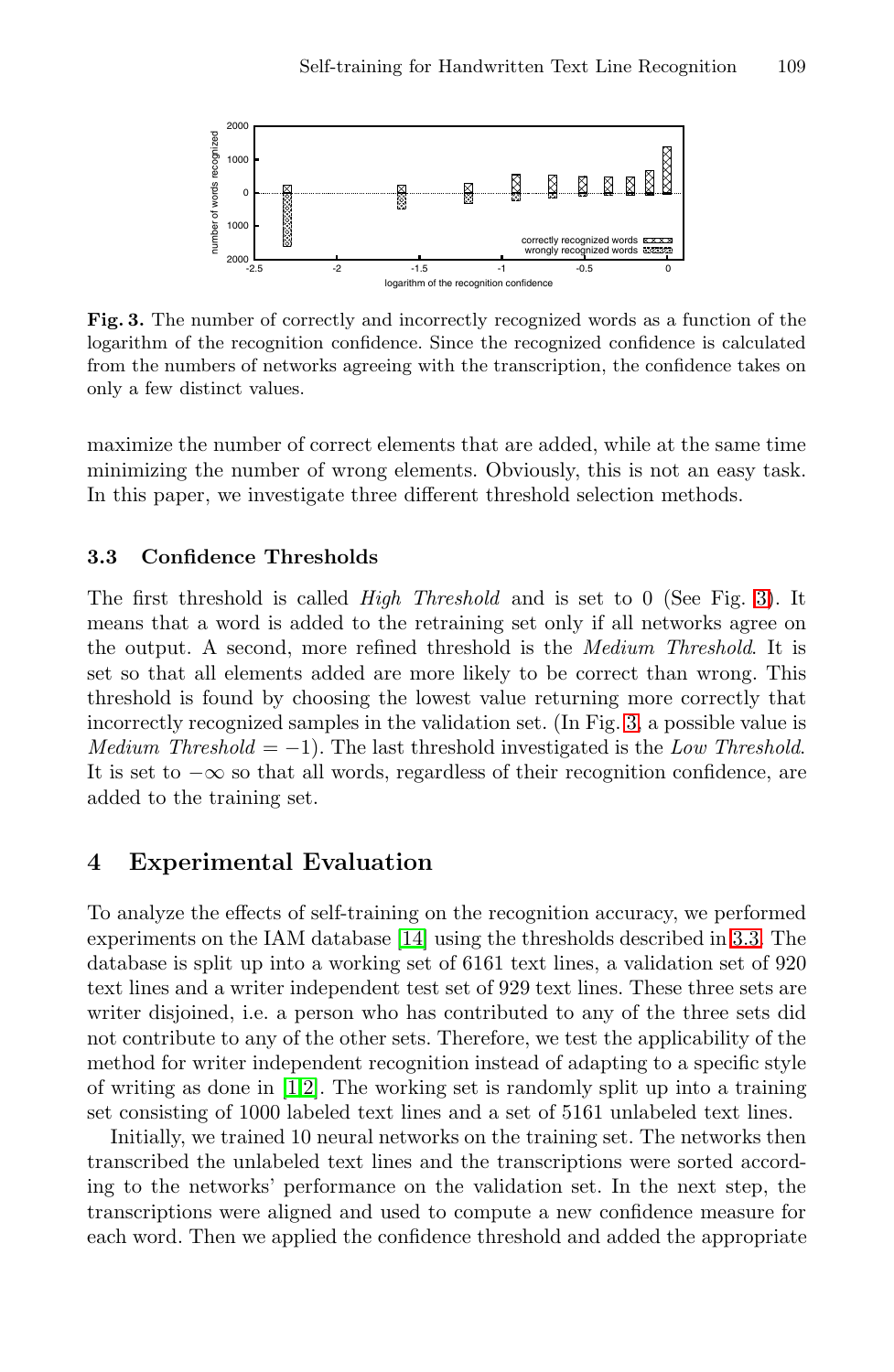<span id="page-6-0"></span>

**Fig. 4.** The average recognition accuracy of 10 neural network based recognition systems on the test set as a function of the self-training iterations

words to the initial training set. The initi[al ne](#page-8-13)ural networks were then retrained on the extended training set. We repeated this process for several iterations. Due to the high computational costs, [we](#page-6-0) did not wait for the accuracy to converge but instead fixed the number of iterations.

For recognition of text lines, the accuracy is defined by  $Acc = \frac{n-S-D-1}{n}$ where  $n$  is the number of words in the ground truth,  $S$  is the number of misrecognized words (substitutions),  $D$  is the number of words that don't appear in the recognized text (deletions) and  $I$  is the number of words that appear in the recognized text but not in the ground truth (insertions) [18].

We evaluated the word accuracy of the initial system and the system obtained after each iteration. The results can be seen in Fig. 4. The initial system has an average accuracy of 50.47%. During the course of the iterations, an increase in accuracy can clearly be observed. Using the *Low Threshold* retraining rule, an increase up to 53.89% on average was observed. A larger increase achieved the *High Threshold* retraining rule of 58.24% on average. The largest increase, however, was achieved using the *Medium Threshold* retraining rule. Using this rule, the average accuracy of the system after three iteration was at 60.61%. Note that each single increase in each iteration is statistically significant at the  $\alpha = 95\%$  level. As a comparison and to evaluate how good such a system can get, we additionally trained ten neural networks on the entire working set of 6161 labeled text lines and reached an accuracy of 71%.

The *High Threshold* retraining rule added mostly correct elements to the training set, but only a few words from a text line and not even from each of the lines of the unlabeled set was chosen. Hence, there are not many samples that are added and the training set changes only slightly. The *Low Threshold* rule ensures that each word from each text line is added. This produces enough correct data as not to impede the recognition accuracy, but the large amount of noise also hinders a larger increase. A good trade-off appears to be the *Medium Threshold*, which picks words from each text line that are likely to be correct. Therefore the *Medium Threshold* rule adds more data than the *High Threshold* rule with less noise than the *Low Threshold* retraining rule.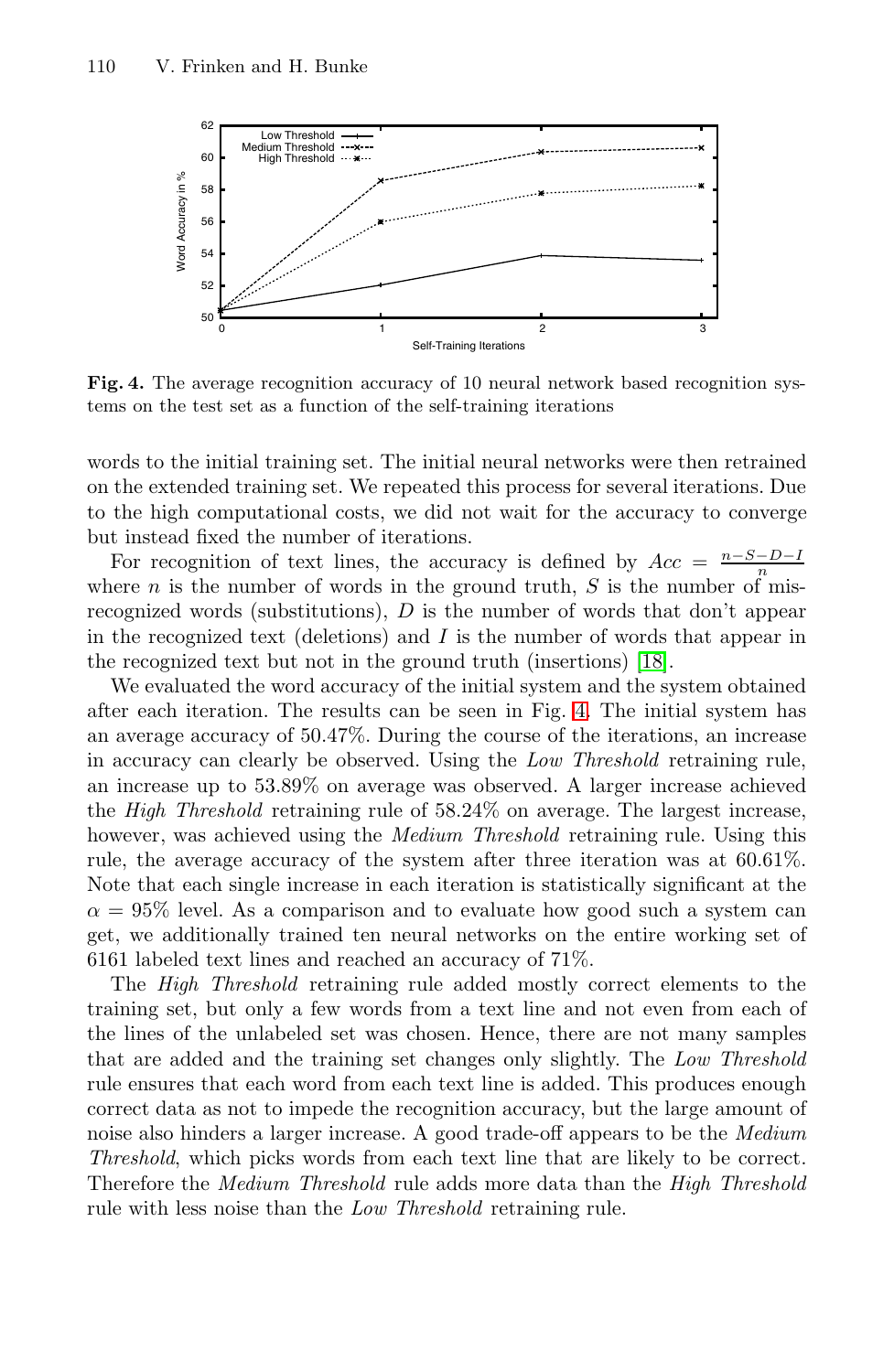# **5 Conclusion**

We have presented strategies for self-training in the field of handwritten text line recognition. These strategies decrease the need of manually labeled training data and reduce the cost of building recognition systems. Furthermore, by focusing on text line recognition as opposed to single word recognition, not even a segmentation into distinct words is necessary. To the knowledge of the authors, this is the first time that such an approach has been proposed. In a set of experiments we demonstrated the applicability of the procedure and compared the proposed thresholding strategies among each other. In each experiment we evaluated the average recognition accuracy of different recognition systems after each self-training iteration. The highest increase in recognition accuracy, from about 50% to 60%, was observed when making a compromise between including too much noisy data and excluding too much correctly labeled data. Although the increase is remarkable, it still leaves room for further improvements which will be investigated in the future. Next steps include investigations into larger ensembles of diverse recognizers such as HMMs and single word recognizers after an automatic segmentation of the text line into words. Co-training with different recognizers will also be along our line of research.

While previous approaches to using semi-supervised learning in handwriting recognition were restricted to either single writer scenarios or to single word recognition, the system described in this paper is quite general. It can successfully deal with multiple writers and complete text lines. Consequently, it can potentially be applied to many real world tasks, such as transcription of handwritten notes or historical manuscripts.

# **Acknowledgments**

We thank Alex Graves for kindly providing us with the BLSTM Neural Network source code.

# <span id="page-7-2"></span>**References**

- 1. Ball, G.R., Srihari, S.: Prototype Integration in Off-Line Handwriting Recognition Adaptation. In: Proc. Int'l. Conf. on Frontiers in Handwriting Recognition, pp. 529–534 (2008)
- <span id="page-7-3"></span>2. Ball, G.R., Srihari, S.N.: Semi-supervised Learning for Handwriting Recognition. In: 10th Int'l Conf. on Document Analysis and Recognition (2009)
- 3. Brakensiek, A., Rigoll, G.: Handwritten Address Recognition Using Hidden Markov Models. In: Dengel, A.R., Junker, M., Weisbecker, A. (eds.) RL 2004. LNCS, vol. 2956, pp. 103–122. Springer, Heidelberg (2004)
- <span id="page-7-0"></span>4. Bunke, H.: Recognition of Cursive Roman Handwriting - Past, Present and Future. In: Proc. 7th Int'l Conf. on Document Analysis and Recognition, vol. 1, pp. 448–459 (August 2003)
- <span id="page-7-1"></span>5. Chapelle, O., Schölkopf, B., Zien, A.: Semi-Supervised Learning. MIT Press, Cambridge (2006)